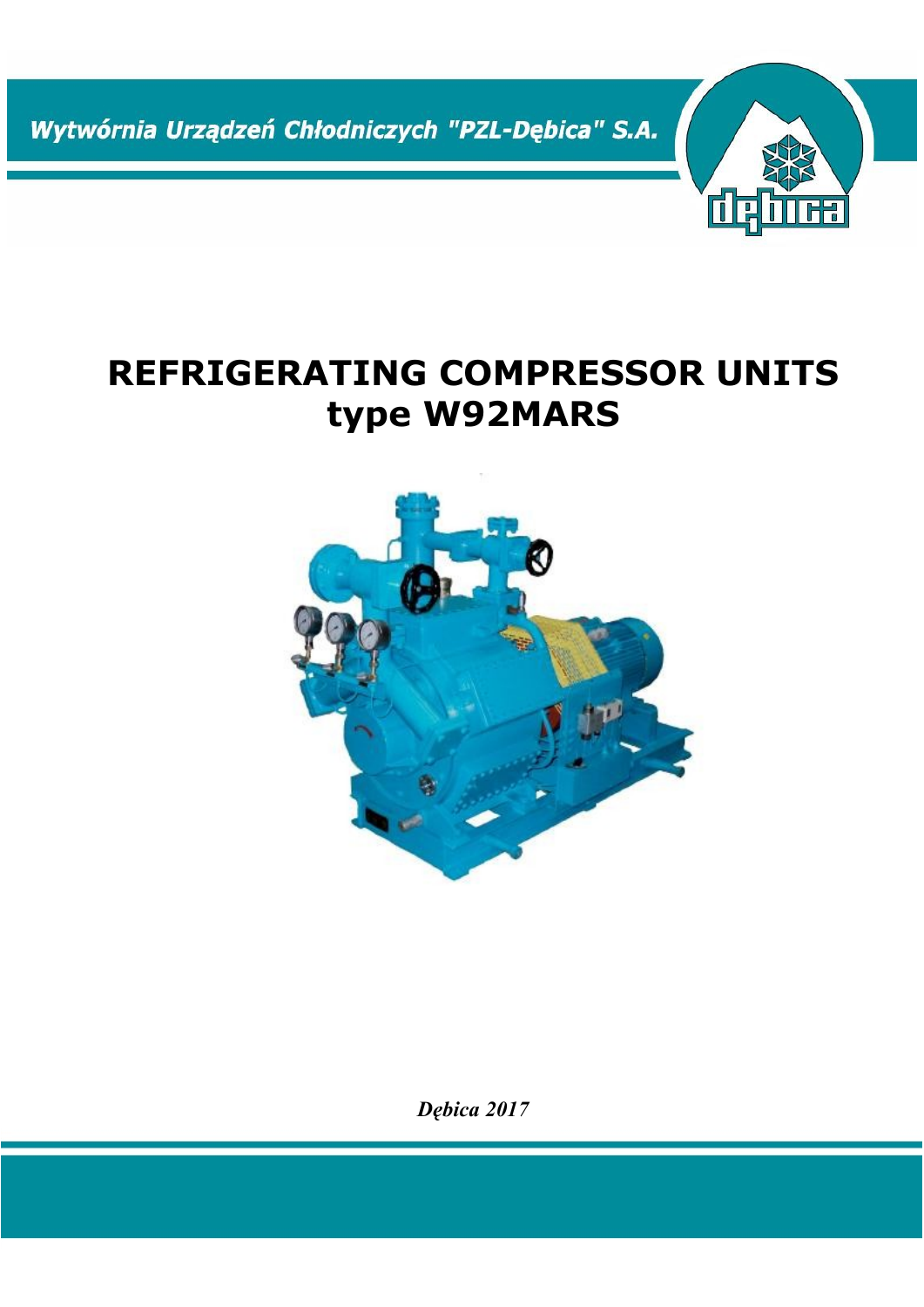#### **CONSTRUCTION AND EQUIPMENT**

Construction of the units and a wide range of the factory-set accessories enable the units to operate in a manual regulation mode or an automatic one, after having applied in the units the supplementary thermostats or low pressure controls.

The construction of compressors and compressor units designed for operating in marine systems meets requirements of the following marine classification societies:

- Polish Register of Shipping S.A.
- Lloyd's Register of Shipping
- Det Norske Veritas

The compressor units are of a block construction and they are equipped with the following main assemblies:

- **single-stage return flow piston compressor** with cylinders placed in "W" arrangement and with a crankshaft gland packing,
- **electric motor**; a squirrel cage one or a slip ring one of enclosed construction for land applications; and a squirrel cage one of drip tight construction or stream tight construction for marine versions, with synchronous rotational speed 1000 or 1500 r.p.m. at current frequency 50 Hz,
- **flexible coupling** connecting the electric motor with the compressor; it attenuates rapid load changes and simultaneously it serves as a flywheel, ensuring a high stability of running and low vibration level of the whole unit,
- **unit supporting frame**,
- **oil separator** with a system of self-acting oil return to the compressor,
- **panel with automatics** for protecting and controlling.

Apart from that the unit equipment includes:

- **set of mechanisms** for manual and automatic compressor capacity regulation,
- **unloading mechanism** of the compressor while starting up,
- **lubrication system**,
- **stop valves** enabling individual or central filling the compressor with oil when the machine is running,
- **water system** for cooling cylinder heads, protected against corrosion by zinc protectors.

#### **OPERATION**

Manual or automatic start up is done at the lowest unit capacity thanks to action of compressor unloading mechanism.

When starting up period is over, the unit can operate at its full or reduced capacity after lifting mechanisms of suction working valve plates are deactivated.

In case the evaporating pressure should decrease, e.g. as a result of drop of evaporator heat load, the unit, equipped with automatic capacity regulation, reduces its capacity automatically and then stops the operation. The renewed start of the unit takes place automatically at evaporating pressure increase. The oil which is forced out of compressor together with refrigerant vapour is recovered in the oil separator at discharge stub pipe.

The oil collecting at the bottom is automatically drained in into the crankcase thanks to the applied automatic float valve. The compressor automatic protection consists of a safety valve and low and high pressure controls in the refrigerant circuit and a differential pressure control in the oil circulation line.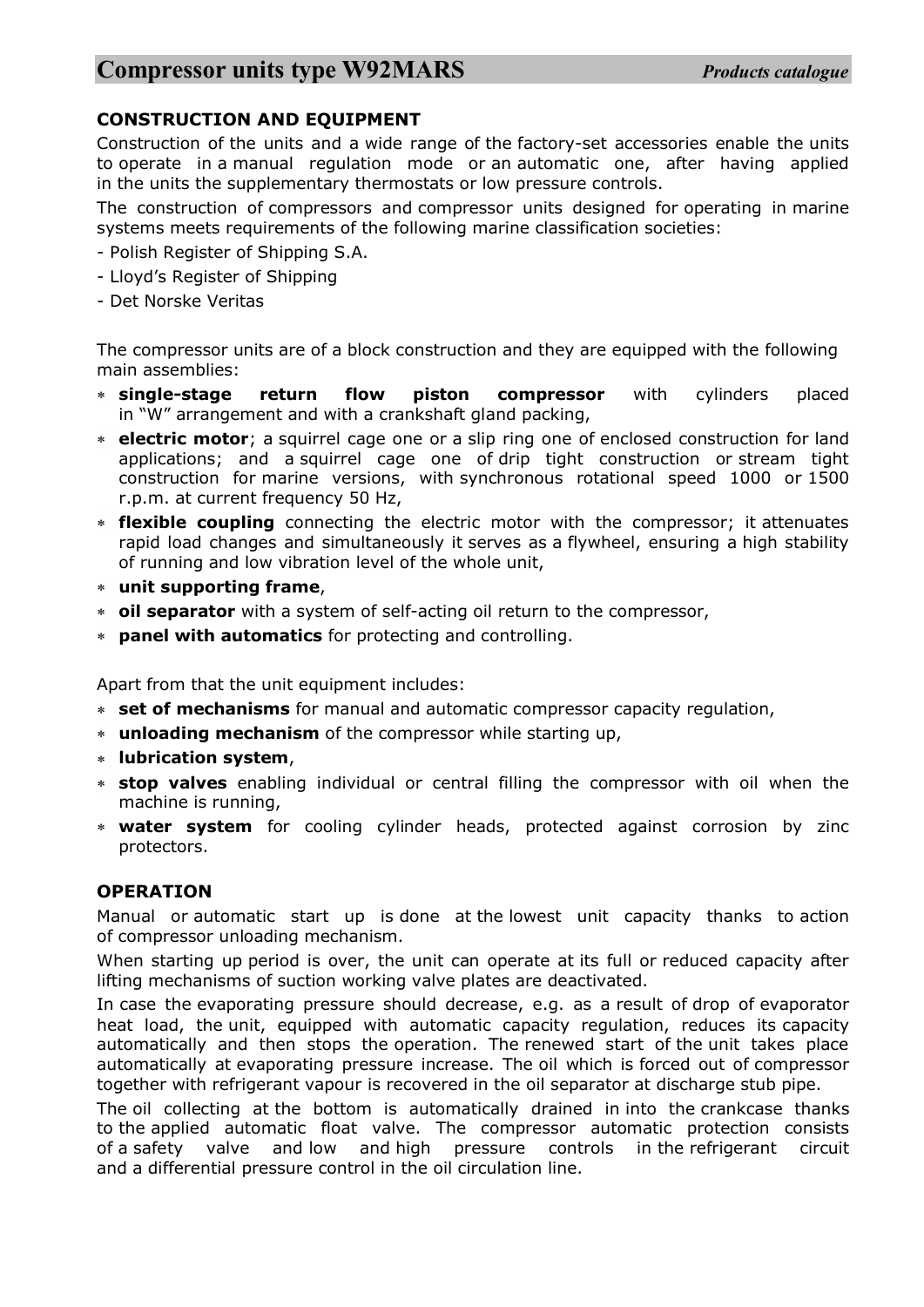#### **CAPACITY REGULATION**

The capacity regulation system, which also performs the function of unloading the compressor while starting up, operates on the principle of throwing out of work the correspondent cylinders by lifting the working suction valve plates to opening position. The lifting piston device, acting directly on the valve plates, is fed with the refrigerant vapour at the condensing pressure.

Operation of capacity regulation system can be controlled by hand with the adequate switches as well as automatically.

The compressors have got the following capacity rate regulation:

3W92MA, 3W92MS, 3W93MR – 33%, 66% and 100%

6W92MA, 6W92MS, 6W92MR – 33%, 66% and 100%

10W92MA, 10W92MS, 10W92MR – 20%, 60% and 100% or other customised.

The present information goes for refrigerating compressor units in standard executions, however upon individual customer's wish the Maker can deliver units in special executions, for instance: with an electric motor on voltage of 440V and frequency 60 Hz.

The units can be equipped with the microprocessor control system.

In the W92 compressor unit type-series, modifications were introduced to increase their durability (long life). The modifications consist in enlargement of supporting surface of bearings and introduction of special lubrication pockets to improve lubrication conditions of bearings.

#### **DANE TECHNICZNE AGREGATÓW W92MARS**

|                               |                                               |                 | Type of unit                                      |                  |          |        |           |       |
|-------------------------------|-----------------------------------------------|-----------------|---------------------------------------------------|------------------|----------|--------|-----------|-------|
|                               | Characteristic quantities                     | Unit.           | 3W92MARS                                          |                  | 6W92MARS |        | 10W92MARS |       |
| UNIT<br><b>SOR</b><br>COMPRES | Refrigerant                                   |                 | R717 (NH <sub>3</sub> ) – symbol A in designation |                  |          |        |           |       |
|                               |                                               |                 | R22- symbol R in designation                      |                  |          |        |           |       |
|                               |                                               |                 | R404A - symbol S in designation                   |                  |          |        |           |       |
|                               | Synchronous rotational speed of motor         | obr/min         | 1000                                              | 1500             | 1000     | 1500   | 1000      | 1500  |
|                               | Level of sound intensity                      | dB              |                                                   | max 83<br>max 85 |          | max 88 |           |       |
|                               | Nominal diameter of suction conduit           | mm              | 65                                                |                  | 80       |        | 100       |       |
|                               | Nominal diameter of discharge conduit         | mm              | 50                                                |                  | 65       |        | 80        |       |
|                               | Average oil consumption                       | $dm^{3}/h$      | 0,055                                             | 0,080            | 0,067    | 0,102  | 0,090     | 0,133 |
|                               | Water consumption for cooling the oil         | $m^3/h$         | 0,5                                               |                  | 0, 5     |        | 0, 5      |       |
|                               | Water consumption for cooling the heads<br>*) | $m^3/h$         | 0,9                                               |                  | 0,9      |        | 1,3       |       |
| <b>COMPRESSOR</b>             | Number of cylinder                            |                 | 3                                                 |                  | 6        |        | 10        |       |
|                               | Cylinder diameter                             | mm              | 92                                                |                  | 92       |        | 92        |       |
|                               | Piston stroke                                 | mm              | 75                                                |                  | 75       |        | 75        |       |
|                               | Swept volume                                  | m               | 88                                                | 131              | 176      | 262    | 294       | 435   |
|                               | Volume of oil in crankcase                    | dm <sup>3</sup> | 13                                                |                  | 24       |        | 27        |       |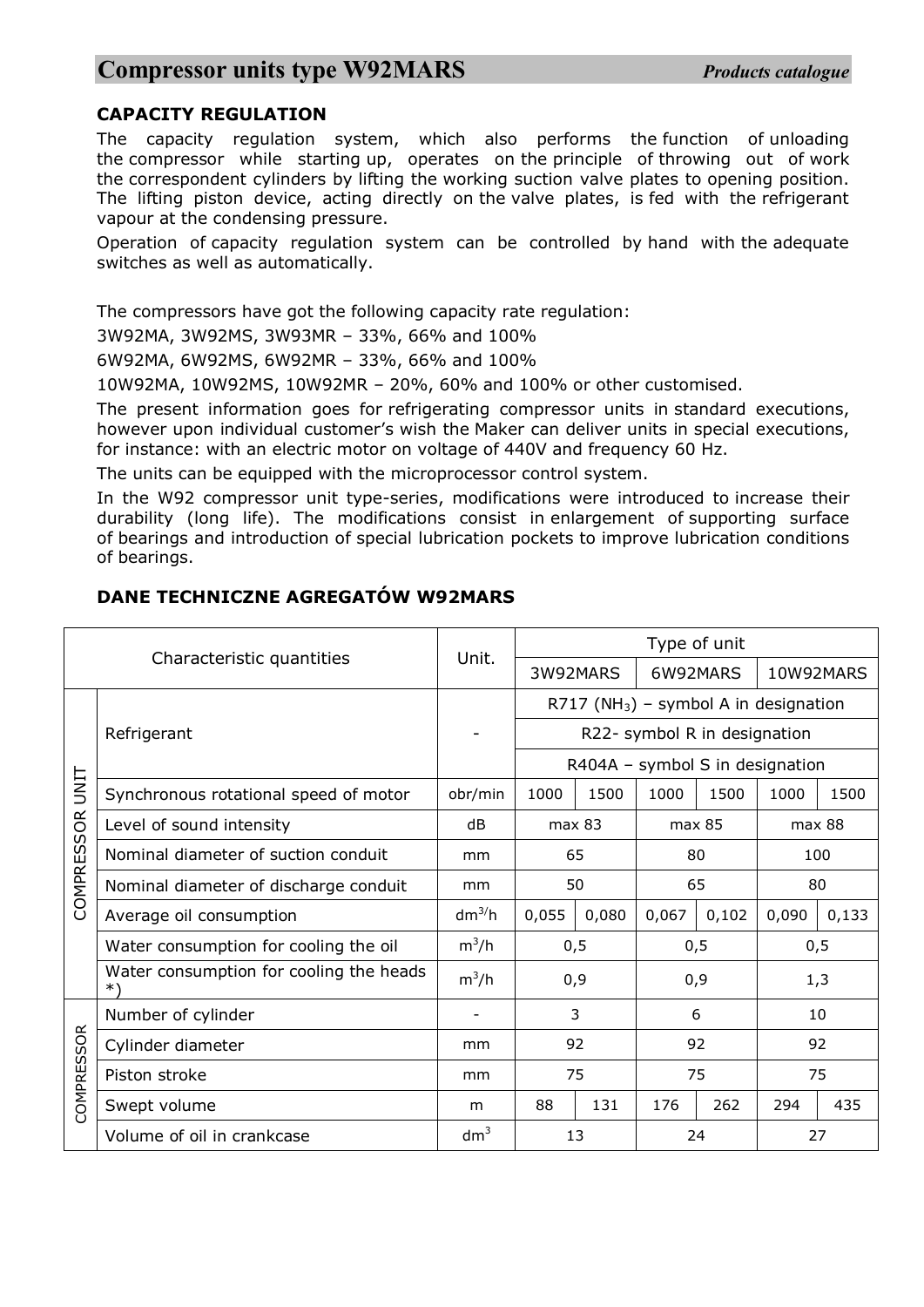# **Compressor units type W92MARS** *Products catalogue*

|                                                                                        | Unit.                         | Limiting values           |             |                |  |
|----------------------------------------------------------------------------------------|-------------------------------|---------------------------|-------------|----------------|--|
| Water for cooling compressor heads *)                                                  |                               | max. temperature at inlet | $^{\circ}C$ | $+35$          |  |
| and oil cooler                                                                         |                               | max. pressure at inlet    | <b>MPa</b>  | 0,4            |  |
| Oil pressure (difference between indications of oil manometer and<br>suction manometer | <b>MPa</b>                    | $0,05$ to $0,2$           |             |                |  |
| Ambience                                                                               | without water cooling systems |                           | °C          | $-15$ to $+45$ |  |
| temperature                                                                            | with water cooling system     |                           |             | $+5$ to $+45$  |  |

\*) in executions with water cooling of compressor heads

#### **TECHNICAL CHARACTERISTICS OF THE W92MA UNITS**



Discharge temperature when operating insingle-stage and at the high stage of "booster" system; t<sub>dis</sub> max 130°C.

#### **Description for characteristics of the W92M units**

- Q refrigerating capacity (kW),
- Ne effective power of compressor (kW),
- $t_0$  evaporating pressure (°C),
- $t_k$  condensing pressure (°C)
- $n_1$  1500 r.p.m. synchronous rotational speed of motor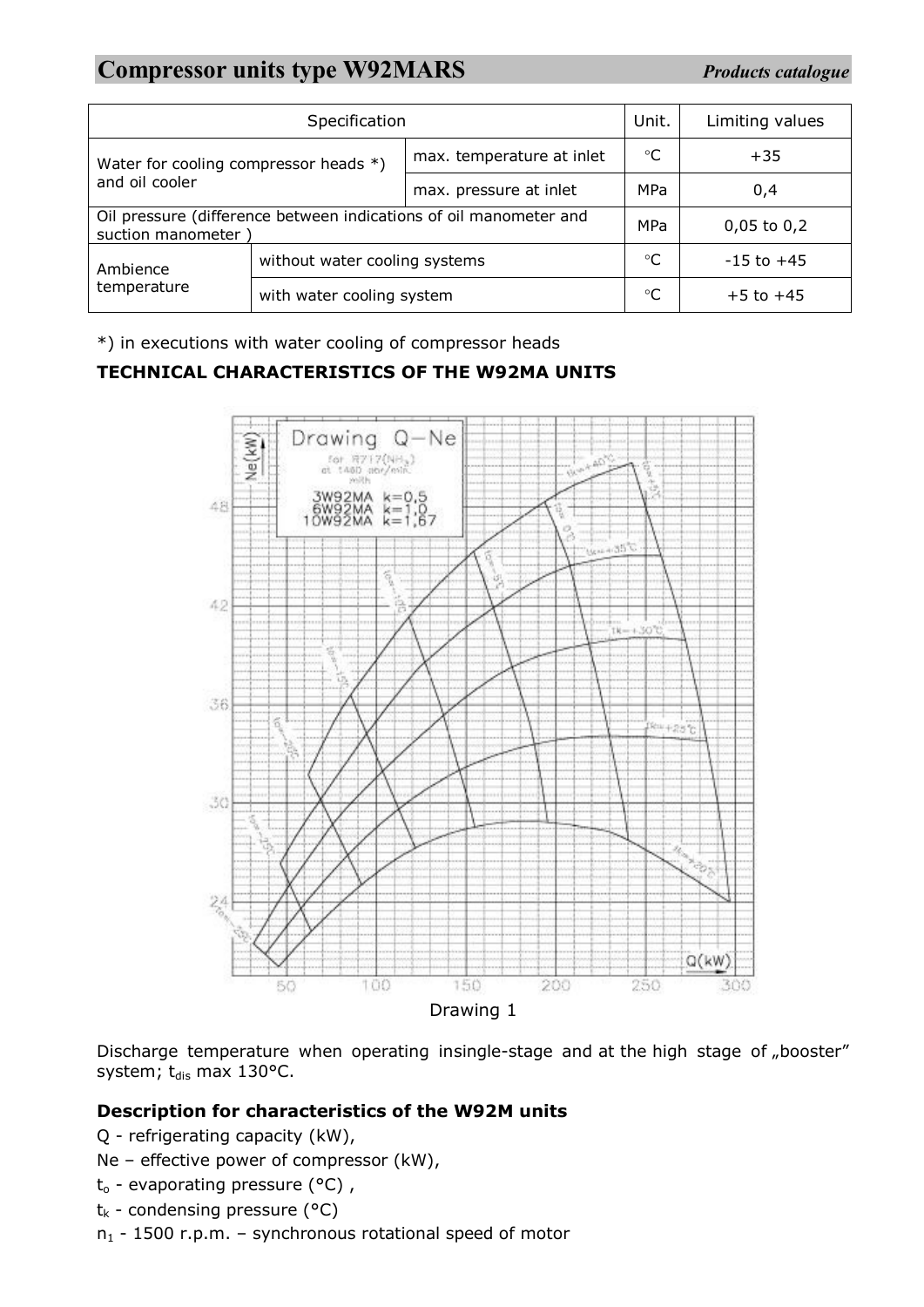

### **TECHNICAL CHARACTERISTICS OF THE W92MA UNITS**

Discharge temperature when operating in single-stage and at the high stage of "booster" system;  $t_{dis}$  max 125°C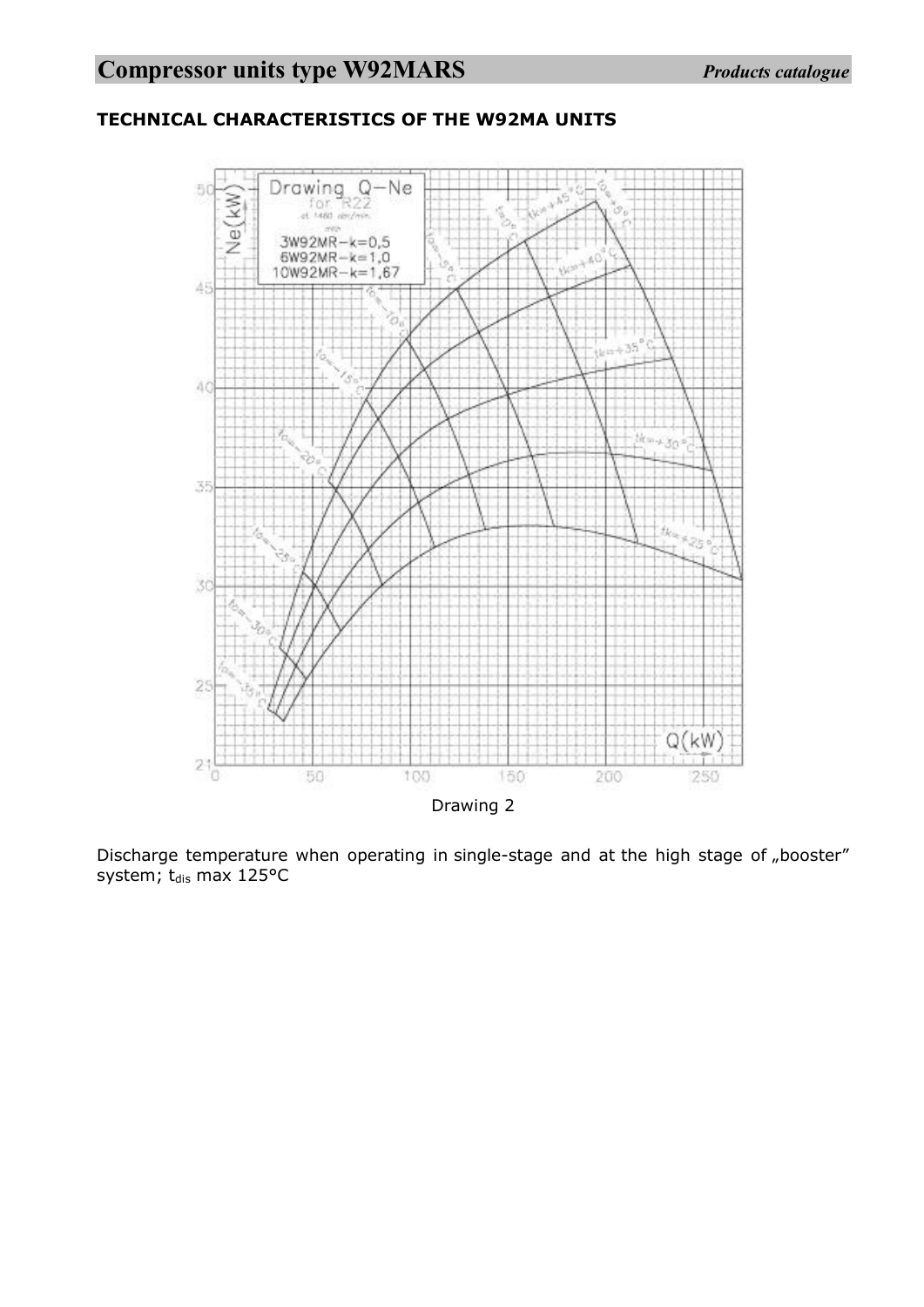# **TECHNICAL CHARACTERISTICS OF THE W92MS**



Discharge temperature when operating in single-stage and at the high stage of "booster" system;  $t_{dis}$  max 125°C